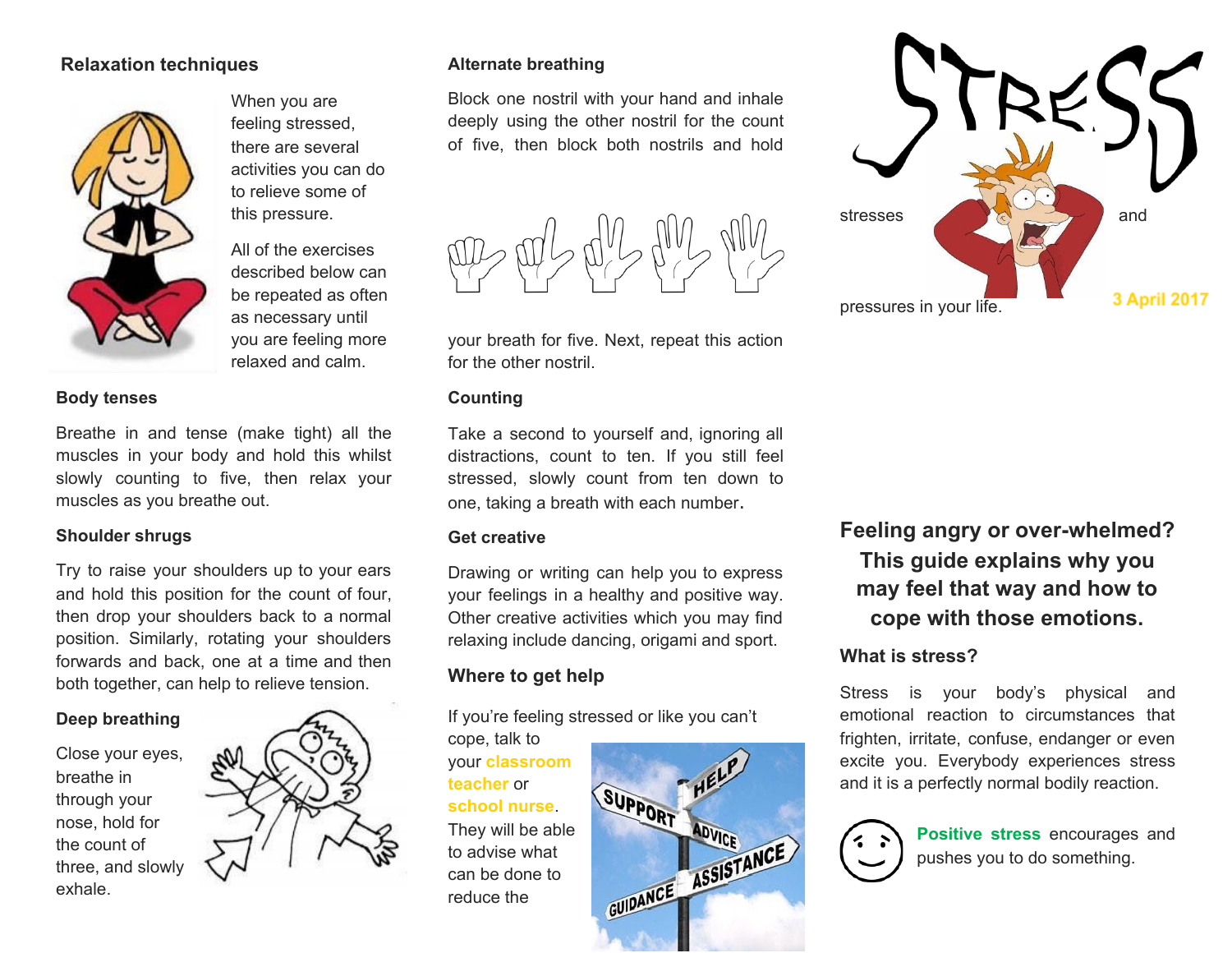**Negative stress** acts as a barrier and gets in the way of you doing something.



What is stressful to one person may not be stressful to someone else. There are different kinds of stress, including stress which can help you respond to emergency situations, meet deadlines or make you mentally more alert for exams.

# **Effects of stress**

Stress can affect your physical and mental health, as well as your behaviour, causing you to experience any of the following:

- Shaking
- **Dizziness**
- Heartburn
- Dry mouth
- Headaches
- Teeth grinding
- Feeling flushed
- Loss of appetite
- Trouble sleeping
- Heart beating faster
- Trouble concentrating
- Cold or sweaty hands
- Tapping fingers or feet
- Nausea, diarrhea or cramps
- Tensing and tightening of neck, back and muscles



# **Causes of stress**

Stress can be caused by several things, including the following:

- $\bullet$  Family life are your parents fighting? Is a family member ill?
- $\bullet$  School work got a lot of deadlines? Worried about an exam?
- $\bullet$  Social life have you fought with friends? Having problems in a relationship? Worried about an event?
- $\bullet$  Being overly busy are you constantly



As more things happen, we get more stressed - this can lead to you not being able to think properly or becoming tired.

on the go? Do you get little time to rest?

## **When you are stressed…**

**Don't:**

- $\bullet$  Take it out on yourself remember that there is support available.
- Panic and get upset. Do whatever helps to keep you calm, such as go for a walk, listen to music, write in a diary etc.
- Be negative  $$ most stress is temporary and things will get better.



### **Do:**

- Seek support and reach out to the people who care about you.
- Talk to a friend or adult about the problem.
- Plan work and social events on a calendar. This can help to clarify what action is needed and when. ensuring that you don't fall behind.
- Set goals to help clarify objectives.
- $\bullet$  Exercise frequently  $-$  this releases endorphins which improve your mood and increases energy.
- Remain calm, identify the problem and try to resolve the issue.

## **Reducing stress**

To minimise stress, it is important to find the right balance of work, friends, family, hobbies, rest etc., in your life.

Don't take too much on – don't say 'yes' to something if you'd rather say 'no', this will help to reduce worry.

Sometimes when you get stressed, it may be time for change by doing something different. This could be achieved by trying a new hobby, setting yourself goals, socialising with a different group of people or stopping an activity which you don't enjoy.

To find a good balance, you should always keep your SELF in mind: